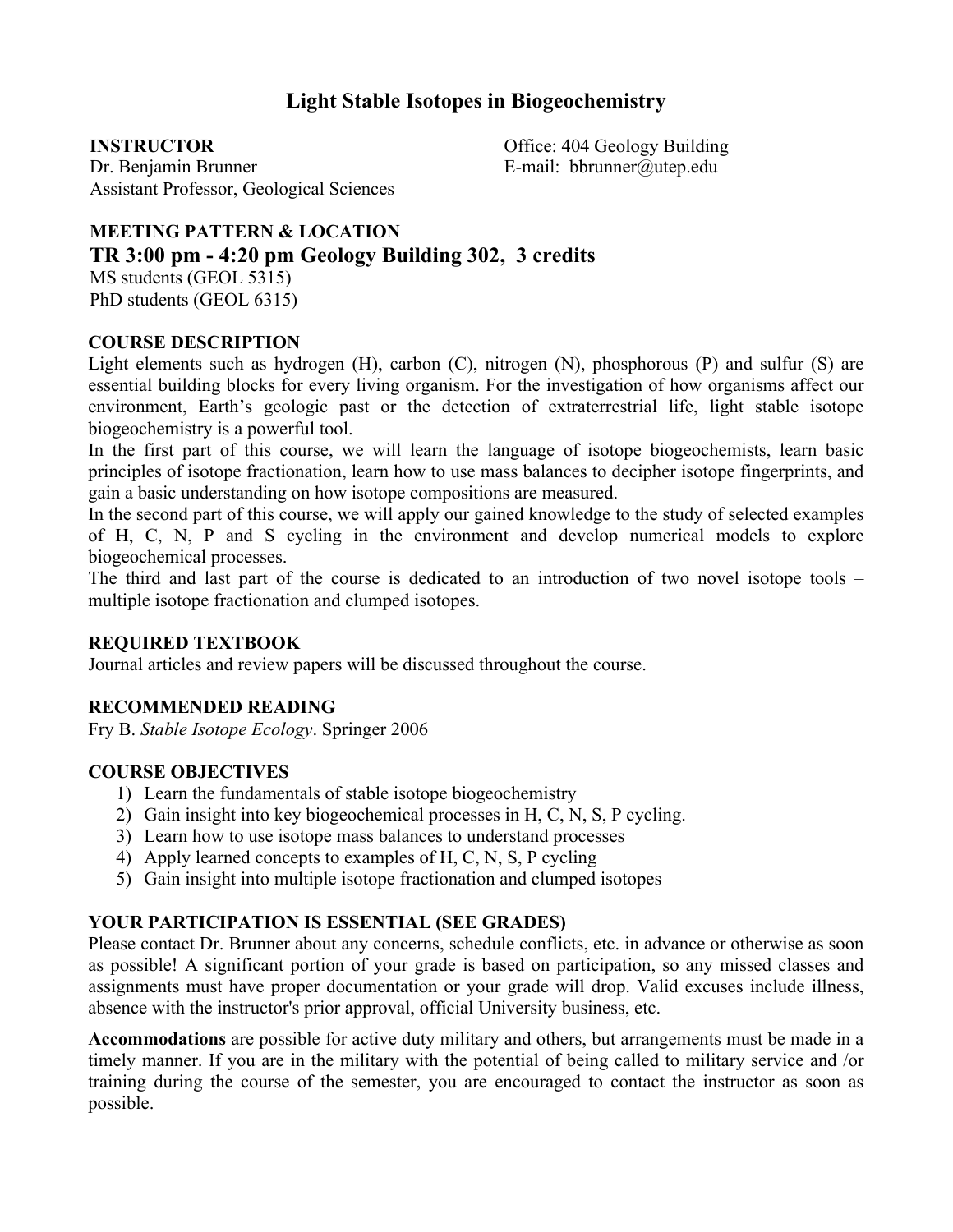If you think you may have a disability or if you are experiencing learning difficulties, please contact the Disabled Student Services Office (DSSO) at (915) 747-5148. They are located in Union East room 106 or you can reach them by email at  $dss@u$ tep.edu. The student is responsible for presenting to the instructor any DSS accommodation letters and instructions.

### **Important notes:**

- 1) During the classes and as homework assignments, there will be various exercises. In class, students who struggle with the exercises will have the opportunity to work with the instructor in a smaller group to overcome specific hurdles. This is by no means meant to single out students who do not reach the goals of the lecture/exercises – it is an attempt to give everybody a fair chance to immediately address the encountered challenges, and to stay on track with the class. Students who take advantage of this opportunity but still encounter difficulties can schedule additional tutoring with Dr. Brunner.
- 2) **Learning in teams** is much more effective than learning alone, and is highly encouraged.
- 3) This is partly a front-loaded class: reading assignments or exercises will precede the corresponding class. This will allow us to address the tricky issues of the topic in class. Doing these assignments before the lecture is the absolute key to the success of this form of teaching and learning.
- **4) Drop date deadline: November 1, 2019.**
- 5) **Grades:** Exam Part 1 (30%), Participation in discussion (30%), Project presentation and handout  $(40\%)$

| Date:  | Topic:                                                                                                                                                     | Reading/<br><b>Assignments / Be</b><br>ready for quiz |
|--------|------------------------------------------------------------------------------------------------------------------------------------------------------------|-------------------------------------------------------|
| Week 1 | Part 1. Introduction to light stable isotopes I: from isotope to<br>isotopologue. Evaluation of to-be-selected topics/examples<br>with course participants |                                                       |
| Week 2 | Part 1. Introduction to light stable isotopes II: from isotope<br>pools to isotope fractionation. Selection of topics/examples<br>with course participants | Handouts                                              |
| Week 3 | Part 1. Introduction to light stable isotopes III: from mass<br>balance to isotope mass balance, and from isotope fractionation<br>to isotope mixing       | Handouts                                              |
| Week 4 | Part 1. Introduction to light stable isotopes III: Expression of<br>isotope effects and reversibility<br>Repetition of part 1, exercises.                  | Handouts                                              |
| Week 5 | Part 1. Exam, evaluation of part 1 exam                                                                                                                    |                                                       |
| Week 6 | Isotope mass balance exercises (group exercise mixing by<br>diffusion)                                                                                     | tbd                                                   |
| Week 7 | Isotope mass balance exercises (Anammox, microbial<br>transformation of gypsum and hydrocarbons into calcium<br>carbonate and sulfide)                     | tbd                                                   |

**SCHEDULE OF TOPICS –** *subject to change! – second part of course intentionally left open!*